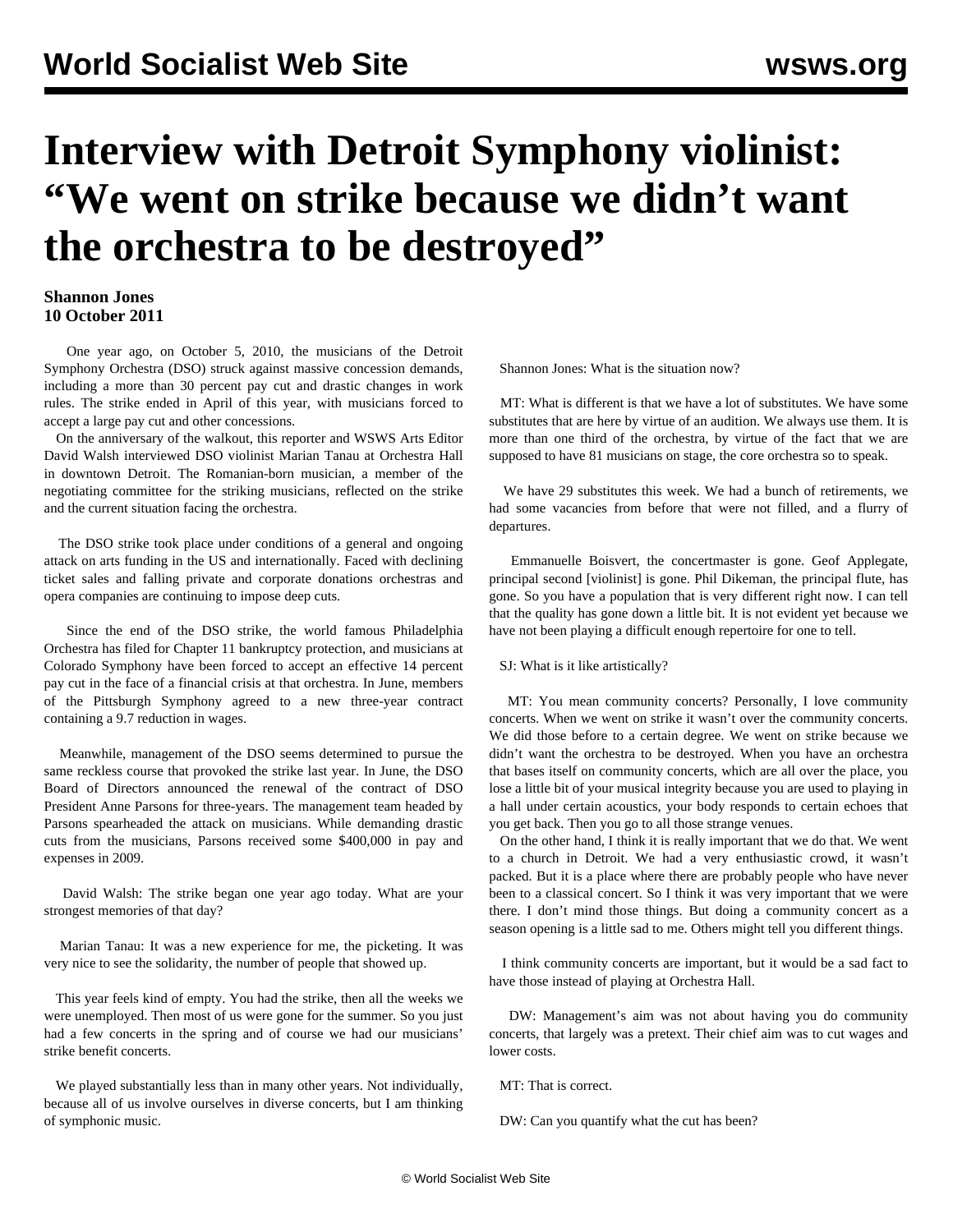MT: I think it is close to 30 percent. There is optional work that is not on the books yet. It will vary to a certain degree. Again, you can be included in that, or if you don't subscribe to that, you don't get the money. They will ask on an ad- hoc basis, if they need you. So there are times you won't be able to play at that particular moment. If you take all that away then I think we are making around \$79,000, when we used to make \$104,000. The benefits went down a little too.

 One of the reasons we were on strike was to stop this tide of destroying our livelihoods. We were able to maintain fairly decent health insurance. We kept the pension intact, which was great. They didn't opt out of the AFM [American Federation of Musicians] plan, which would have cost the corporation a lot of money up front. They felt they were better off putting it in the fund.

DW: But the pay is now for how many weeks?

 MT: It is for 36 weeks and 4 vacation weeks, so it is about 40. It is becoming a part-time job. However, they grouped it in such a way you have a season that runs October almost through May without a break. We have a few weeks in the winter unpaid.

 DW: What about the question of artistic quality? I know that is a delicate matter. It is difficult to believe there won't be some deterioration under these conditions.

 MT: There is a reason we haven't had a lot of auditions. It used to be there were a lot of people that wanted this job. It was first of all prestige and second it paid a decent salary. So you got the best of the best. And once it becomes less of a job, some of those best people will not be interested. You still will get good people, but there will be a slight deterioration in quality, in my opinion.

 DW: We reject the notion of concessions completely. Why should musicians or autoworkers pay for the crisis of their system? The auto executives are making tens of millions of dollars a year. It is the same everywhere. The bankers are being bailed out to the tune of trillions of dollars and they are telling the population 'you pay.'

Orchestras should be funded by society.

 MT: It wasn't simply about the cuts. It was about trying to ruin the union, deplete their funding. If you look at the results, they took some things off the table that they could have taken off the table at the beginning. We would have never had the strike. They wanted the strike for whatever the reason.

DW: What were the negotiations like?

 MT: They were frustrating and tedious. There were a lot of times we did not meet with management. We had nothing to say to each other. Our contract expired at the end of August last year. But we had talks before that that went winter through the spring, but they realized they couldn't get us to reopen the contract so they could negotiate year by year.

DW: They wanted a one-year contract?

 MT: They were hoping to reopen the old contract and just cut our salary little by little. They wanted to do a reopener. But they had nothing to offer but cuts. Usually you have a promise of recovery or something.

DW: How do you feel about the management now?

 MT: It's the same management. I don't know how I feel. The board has chosen to keep the same people in place. They have chosen to keep this direction where you lose the product. I can't judge with the community concerts how much revenue this is going to bring in. You would have to talk to me next year.

SJ: What kind of pressure was brought on you to settle the strike?

 MT: We had Andrew Levin, who worked for Governor [Jennifer] Granholm. We had Senator [Carl] Levin who came in. We had a group that included some AFL-CIO people, a teachers' union person. There was a lot of pressure put on us. I think they would have just liked for us to cave in and take everything.

 We didn't. It was futile on their part. We know the business a lot better than they do. We have a union that works differently. We are democratic.

DW: How long have you been with the DSO?

MT: Since 1995.

DW: Was it difficult to get in?

 MT: Yes, it's very difficult to get in. We were a good batch. Out of over 120 candidates, five of us made the finals, and three of us got jobs, and the fourth one performs regularly as a substitute player.

 DW: Until the strike, what changes did you see over those fifteen years, for better or worse?

 MT: When I came in, the orchestra was on its way up coming from cuts like we have now. However, it was substantially less painful for the musicians then. I think we had a tremendous executive who did come to the orchestra and cut his own salary, and asked the orchestra to help him out. And the orchestra did help and the organization survived in those conditions. Rather than now, when we were made to cut our livelihood and there is no pain upstairs.

 The orchestra went back up. Artistically it grew. The wages were improving little by little and you got better people to come audition.

SJ: What made you decide to come to Detroit?

 MT: I was already in the US. I was playing at the Toledo Symphony, It was a convenient audition for me to take. This was the top orchestra of the auditions I played in that period. I knew about this orchestra from Europe. [Former DSO conductor] Antal Dorati was very famous in the part of Romania I come from. You always heard DSO recordings. It had prestige. That was one of the reasons I was hoping to get in.

DW: What was your training in Romania?

MT: I went to a conservatory between 1985 and 1989.

DW: At what age did you begin playing the violin?

 MT: I was about five years old. I discovered a violin in a toy store. My dad asked me if I would like something like that for my birthday, and I said yes, and he got me a teacher too.